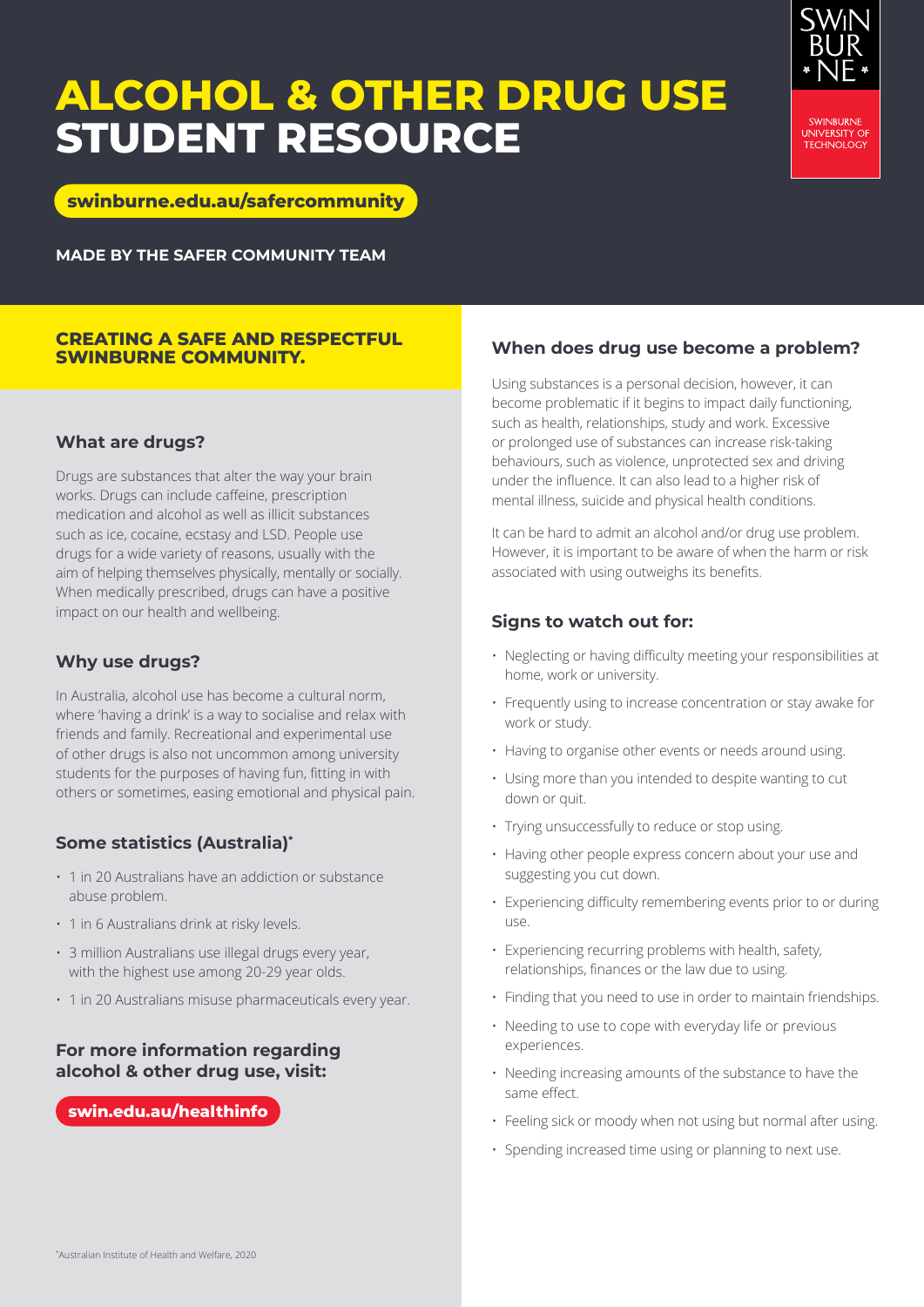# **CUTTING DOWN**

If you notice that using alcohol and/or other drugs is having a negative impact on your life, you may want to consider cutting down. Changing your substance use can help you regain control over your use or serve as a step towards stopping completely. Reducing your substance use is challenging. It is often useful to try a range of strategies and get some help along the way.

**Remember, always talk to your doctor or get other medical advice before you cut down or stop using as some people experience severe withdrawal symptoms. Always seek medical assistance if you become unwell during a change or reduction in substance use.**

## **Plan ahead**

- Plan your use by setting limits on the day, time and amount you'll use.
- Plan how you will deal with times you might find difficult. You may need to avoid some situations at first.
- Prepare an answer if you're offered the substance. For example, you could say "Not tonight", "No, but you go ahead" or simply "No, thanks".

## **Focus on other things**

- Prioritise other activities over substance use to delay the first use and each use after that.
- Find a hobby or other activity that takes your mind off wanting to use.
- Remind yourself of the benefits of cutting down and why.
- Spend less time with friends who you use with or identify other things you have in common with them.

## **Reward yourself & reflect**

- Reward any efforts made to change your use, even if you do not always meet your goals.
- Each time you make a change, reflect on what you could do differently or the same next time.

## **Get help**

- Ask friends or family to support your efforts to change. Seek counselling support from a psychologist.
- Talk to a GP about pharmacological treatments.
- Join a support group.

## **WHAT CAN YOU DO TO HELP SOMEONE WITH A DRUG USE PROBLEM?**

If someone you know experiences substance use issues, you can seek advice from professional support services. Here are some things to keep in mind when supporting someone:

## **Provide support**

- Approach the person with your concerns and express them non-judgementally.
- Do not criticise the person or use labels like 'addict'.
- Ask the person about their use, rather than make assumptions. Focus on their behaviour rather than their character.
- Use 'I' rather than 'you' statements to express your feelings. Let them know you are worried.
- Discuss support options and encourage the person to seek help from professionals and friends/family.
- If the person does not wish to change, support them but do not support their drug use.
- Inform the person about self-help options.

## **Seek help**

- If the person is in a dangerous alcohol and/or drug affected state contact Security or Emergency Services.
- If you are worried about someone's pattern of alcohol and/or drug use and its impact on them, speak to Safer Community and/or the counselling services at Wellbeing for advice\*